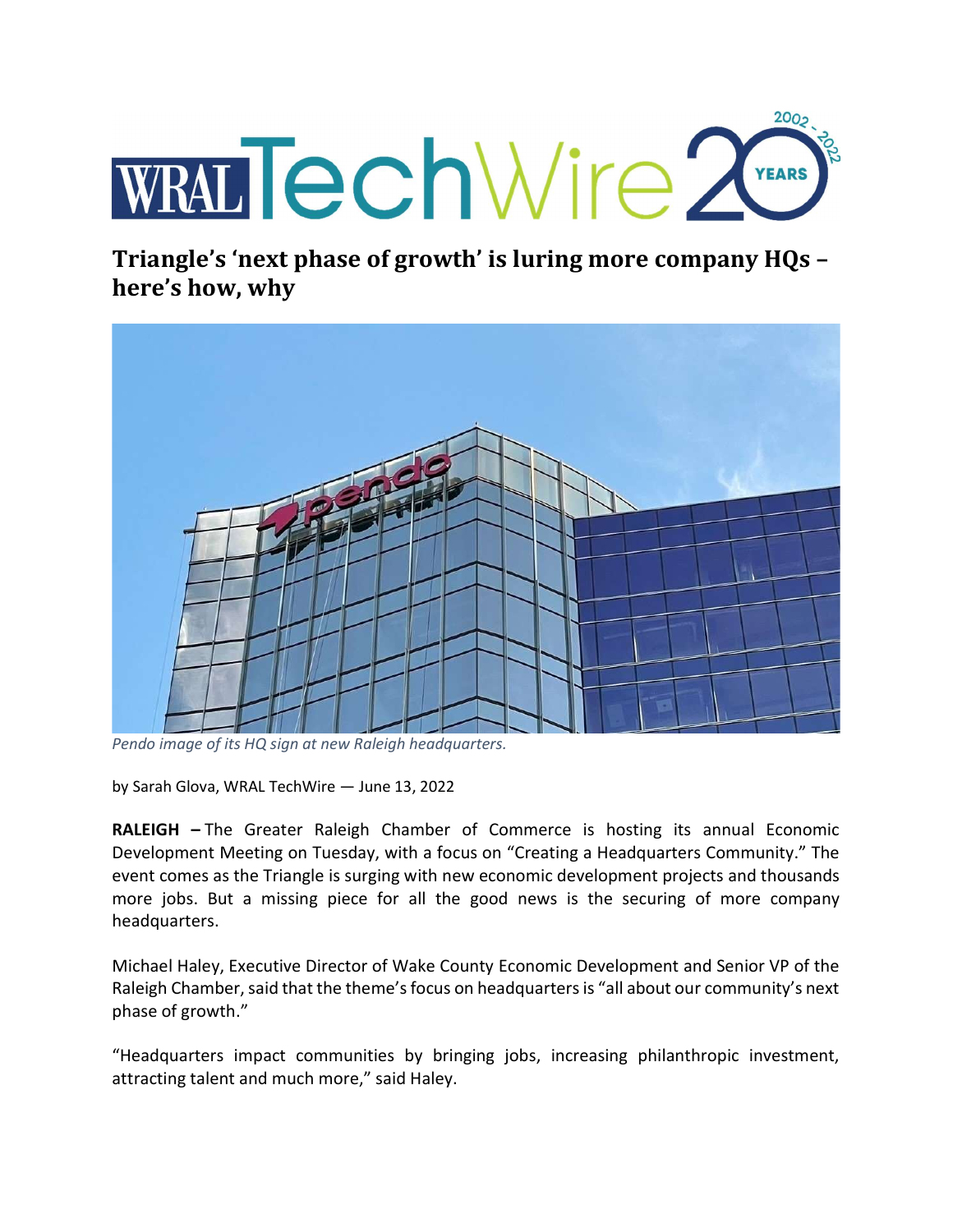Ryan Regan, VP of Economic Development for the Greater Durham Chamber of Commerce, plans to attend Tuesday's meeting and agrees that "attracting headquarters" is an important part of economic development.

"When a company moves their headquarters to a community, it usually means they are going to be in that community for a long time," said Regan. "This of course creates many positive ripple effects in the community as residential, commercial, and retail density typically increases around a headquarters location."

Wendy Coulter is Chair-Elect of the Cary Chamber of Commerce Board of Directors and agrees that attracting headquarters is a key part of Cary's economic development strategy.

"In Cary, we are focused on the right infrastructure, business parks, and available Class A office space, as well as great Class A build-to-suit space, perfect for HQ opportunities," said Coulter.

## What about companies that are already in the Triangle?

In addition to her role with the Cary Chamber, Coulter is also a local business owner; she founded the Cary-based marketing firm, Hummingbird Creative Group, over 25 years ago. She says Cary's strategy includes a focus on local companies like hers.

"We also are working closely with existing firms locally to help them grow and get into larger spaces to fit their growth needs," said Coulter.

Similarly, Haley said that the headquarters strategy is "two-fold".

"We want to attract headquarters into our market and also invest in companies that are born and growing here," said Haley. "Companies that originate and scale here are a huge credit to the resources, ingenuity and opportunities available right in our own back yards. Our homegrown companies have been and will continue to be critical to our success."

Regan also agreed, calling support for existing companies a "focal point" of the Durham Chamber's economic development strategy.

"Software companies like Teamworks (Durham) and Pendo (Raleigh) are great examples of homegrown tech companies that are thriving in the region," said Regan.

## Is 'headquarters hunting' a smart investment?

Site-selection expert John Boyd, Jr., says corporate headquarters have become "more mobile than ever before," meaning that companies now consider an HQ relocation when responding to environmental, social, and governance (ESG) policies.